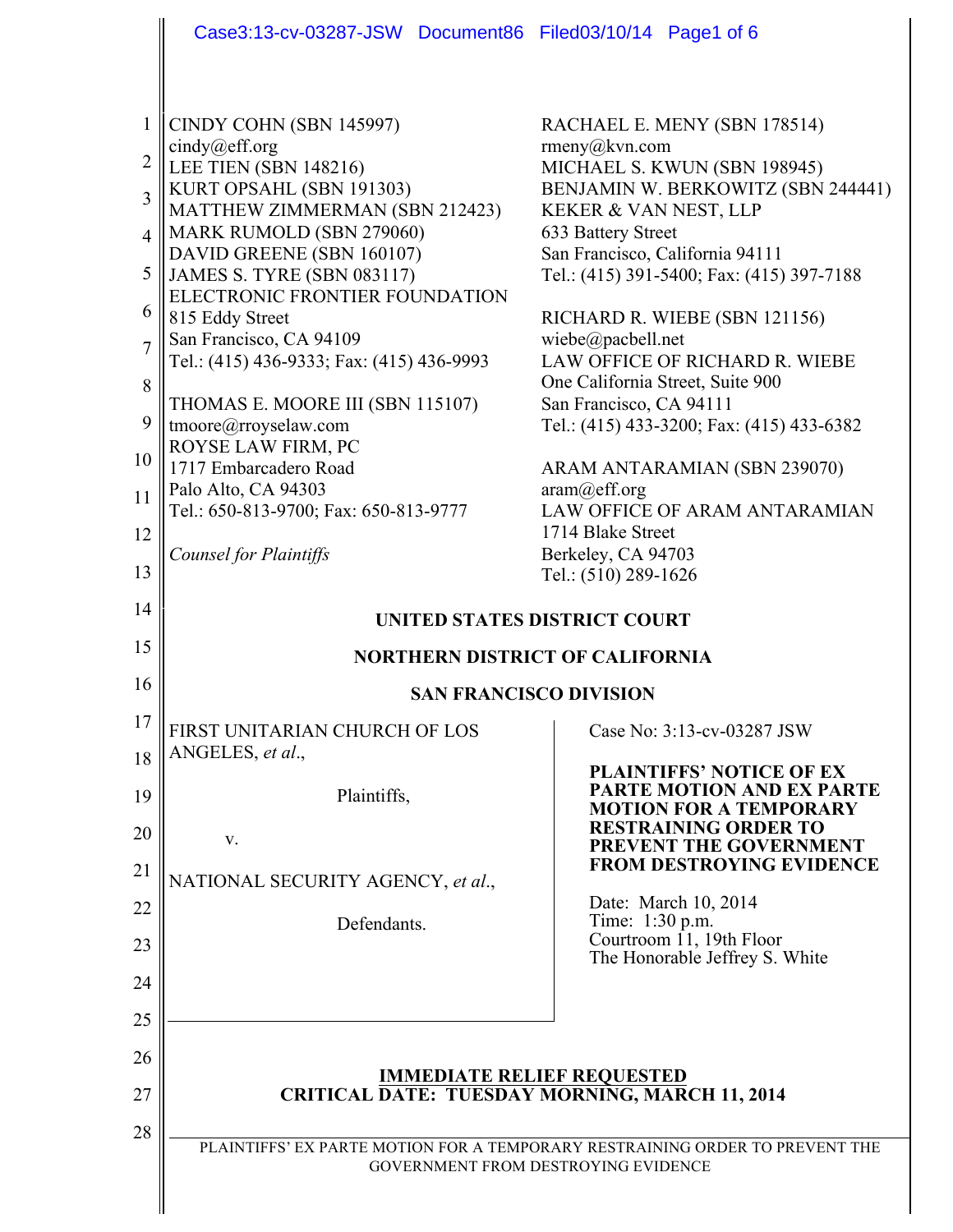1

### **NOTICE OF EX PARTE MOTION**

2 3 4 5 6 7 8 9 10 PLEASE TAKE NOTICE that on Monday, March 10, 2014 at 1:30 p.m., or as soon thereafter as they may be heard by the Court at Courtroom 11, 19th Floor, 450 Golden Gate Ave., San Francisco, CA, plaintiffs will move ex parte for a temporary restraining order and, after a hearing has been held, an order prohibiting, enjoining, and restraining defendants National Security Agency, United States of America, Department of Justice, Barack H. Obama, Keith B. Alexander, Eric H. Holder, Jr., and James R. Clapper, Jr. (in their official capacities) (collectively, the "government defendants") and all those acting in concert with them from destroying any evidence relevant to the claims at issue in this action, including but not limited to prohibiting the destruction of any telephone metadata or "call detail" records.

11 12 13 14 15 16 17 18 19 20 21 Notice of this motion has been given to opposing counsel. Attached to the Cohn Declaration filed herewith as Exhibit E are email exchanges between parties' counsel between on February 26, 2014, and this morning, March 10, 2014, in which plaintiffs have consistently stated their intentions to seek relief from this court unless the government clarifies its intention to preserve all relevant evidence in the two cases consistent with its obligations in both cases and the preservation order in *Jewel v. NSA* that reaches the same telephonic records at issue in *First Unitarian Church v. NSA*. This matter became an emergency matter because on Friday, March 7, based on a mistaken belief that no preservation order existed for the material at issue, and without consultation with plaintiff or this Court, the FISC denied the government's motion to be allowed to preserve the telephone records it had collected. Late Friday, the government served notice in the *First Unitarian* case that it intended to begin destroying the records.

22

### **REASONS WHY RELIEF SHOULD BE GRANTED**

23 24 25 26 27 The government defendants have given notice that they plan to begin destroying telephone metadata ("call detail record") evidence relevant to this lawsuit tomorrow, **Tuesday Morning, March 11, 2014**. ECF No. 85 in *First Unitarian v. NSA*, No. 13-cv-3287-JSW. Plaintiffs respectfully request that the Court **today** issue an immediate temporary restraining order to prevent the destruction of evidence before the Court has an opportunity to determine whether destruction of

28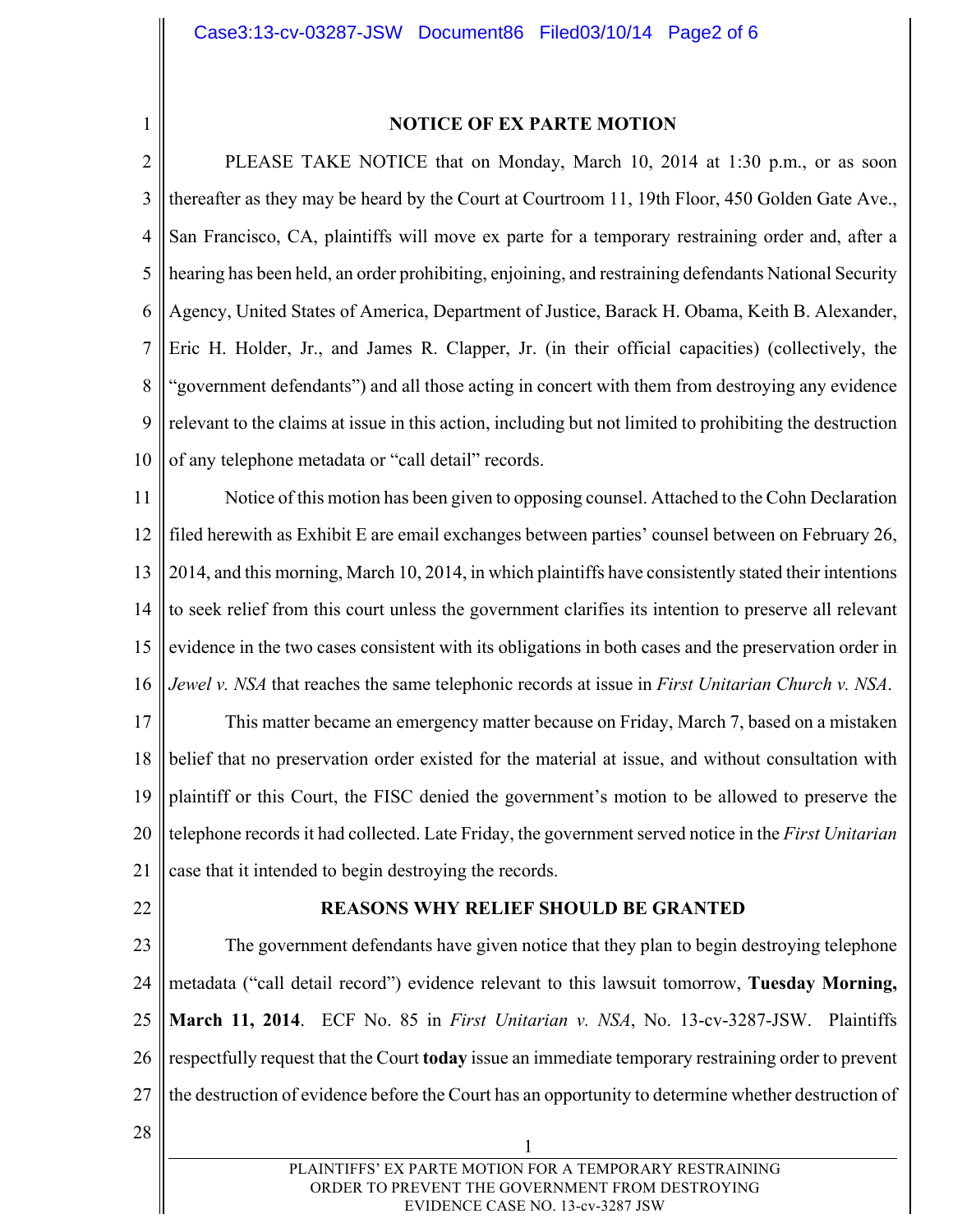### Case3:13-cv-03287-JSW Document86 Filed03/10/14 Page3 of 6

1 2 this evidence is contrary to the Court's November 16, 2009 evidence preservation order (ECF No. 51) or otherwise contrary to the government defendants' discovery obligations.

3 4 5 The purpose of a TRO is to preserve the status quo and prevent irreparable harm "just so long as is necessary to hold a hearing, and no longer." *Granny Goose Foods, Inc. v. Brotherhood of Teamsters*, 415 U.S. 423, 439 (1974). This is exactly what is needed here.

6 7 8 9 There has been litigation challenging the lawfulness of the government's telephone metadata collection activity, Internet metadata collection activity, and upstream collection activity pending in the Northern District of California continuously since 2006. The government has been under evidence preservation orders in those lawsuits continuously since 2007.

10 11 12 13 14 15 16 The first-filed case was *Hepting v. AT&T*, No. 06-cv-0672 (N.D. Cal). It became the lead case in the MDL proceeding in this district, *In Re: National Security Agency Telecommunications Records Litigation,* MDL No. 06-cv-1791-VRW (N.D. Cal). On November 6, 2007, this Court entered an evidence preservation order in the MDL proceeding. ECF No. 393 in MDL No. 06-cv-1791-VRW. One of the MDL cases, *Virginia Shubert, et al., v. Barack Obama, et al*. No. 07-cv-0603-JSW (N.D. Cal.), remains in litigation today before this Court, and the MDL preservation order remains in effect today as to that case.

- 17 18 19 In 2008, movants filed this action—*Jewel v. NSA*—and this Court related it to the *Hepting* action. This Court entered an evidence preservation order in *Jewel*. ECF No. 51. The *Jewel* evidence preservation order remains in effect as of today.
- 20 21 22 23 24 25 26 27 The government has never sought to seek clarification of its preservation obligations regarding telephone metadata records from this Court or raised the issue with plaintiffs. Instead, the government defendants chose to raise the issue of preservation of telephone metadata records in an ex parte proceeding before the Foreign Intelligence Surveillance Court, without any notice to plaintiffs and without mentioning its obligations with regard to the same telephone records in *Jewel v. NSA* and *Shubert v. Obama*. Plaintiffs learned of the government's motion by reading the news media, and asked counsel for the government defendants to explain why they had not told the FISC about the *Jewel* evidence preservation order. *See* Cohn Decl, Exh. E.
- 28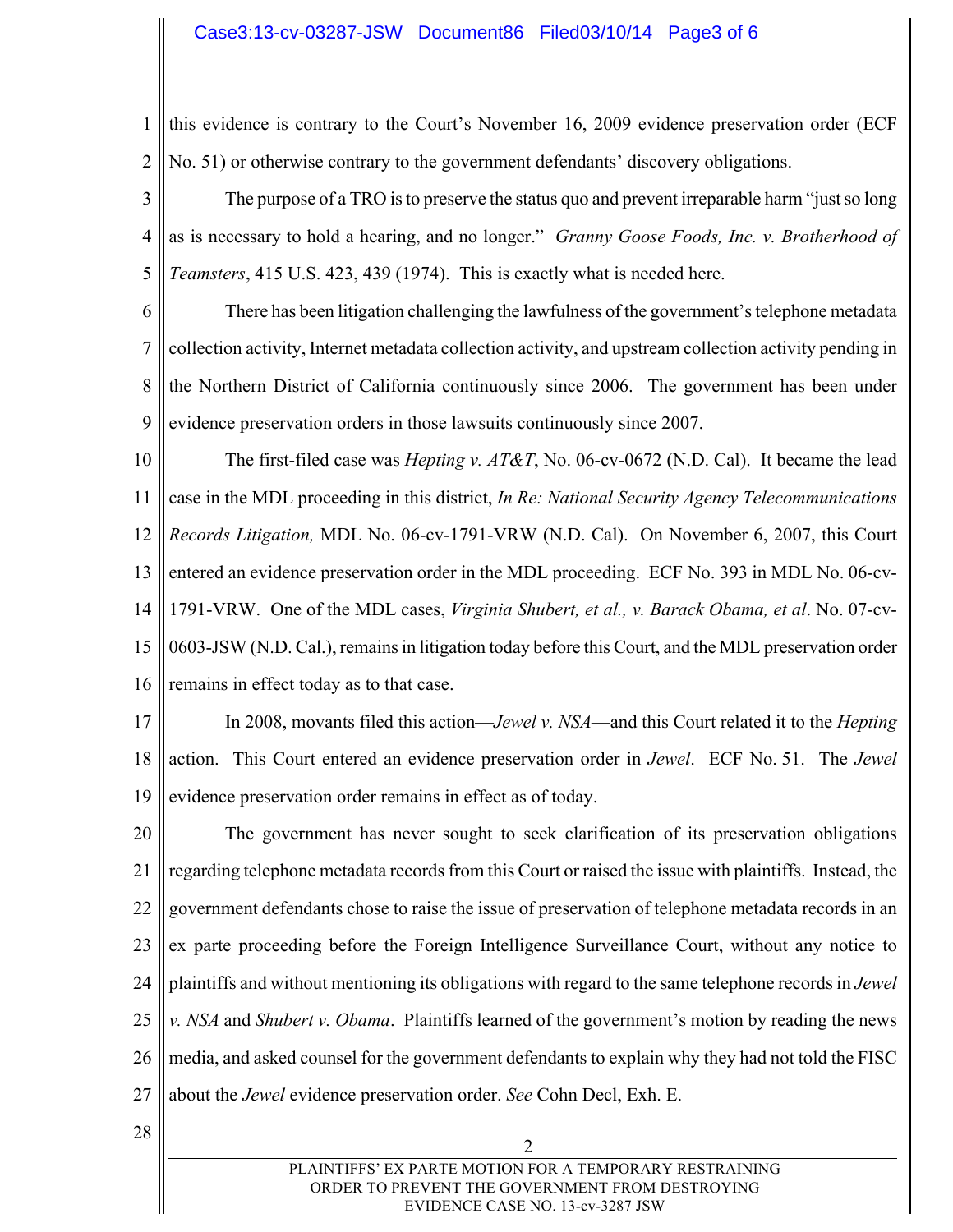### Case3:13-cv-03287-JSW Document86 Filed03/10/14 Page4 of 6

1 2 3 4 5 6 7 8 9 10 11 12 Indeed, the government is aware and has acknowledged that destruction of the information in question may conflict with the preservation orders issued in this and related cases: "While the Court's Primary Order requires destruction of the BR metadata no longer than five years (60 months) after its initial collection, such destruction could be inconsistent with the Government's preservation obligations in connection with civil litigation pending against it. Accordingly, to avoid the destruction of the BR metadata, the Government seeks an amendment to the Court's Primary Order that would allow the NSA to preserve and/or store the BR metadata for non-analytic purposes until relieved of its preservation obligations, or until further order of this Court under the conditions described below." Government's Motion for Second Amendment to Primary Order, FISC No. BR 14-01 (February 25, 2014). Although the government's motion in the FISC did not discuss the preservation order in Jewel, this preservation order includes *the same* records at issue in *First Unitarian*.

13

#### **LEGAL STANDARD FOR TEMPORARY RESTRAINING ORDER**

14 15 16 17 18 "A plaintiff seeking a [TRO] must establish that he is likely to succeed on the merits, that he is likely to suffer irreparable harm in the absence of preliminary relief, that the balance of equities tips in his favor, and that an injunction is in the public interest." *Network Automation, Inc. v. Advanced Sys. Concepts*, 638 F.3d 1137, 1144 (9th Cir. 2011) (quoting *Winter v. Natural Res. Defense Council, Inc.*, 555 U.S. 7 (2008)).

19

#### **A. Likelihood of Success**

20 21 22 23 The Jewel preservation order required the Government to "preserve evidence that may be relevant to this action." The Jewel complaint alleged unlawful and unconstitutional acquisition of call-detail records, including the "call-detail records collected under the National Security Agency (NSA) bulk telephony metadata program" that the Government proposed to destroy.

24 25 26 27 Plaintiffs sought, among other relief, an injunction "requiring Defendants to provide to Plaintiffs and the class an inventory of their communications, records, or other information that was seized in violation of the Fourth Amendment." Complaint, Prayer for Relief. This would be impossible if the records are destroyed. While the Plaintiff ultimately want the call-detail records

28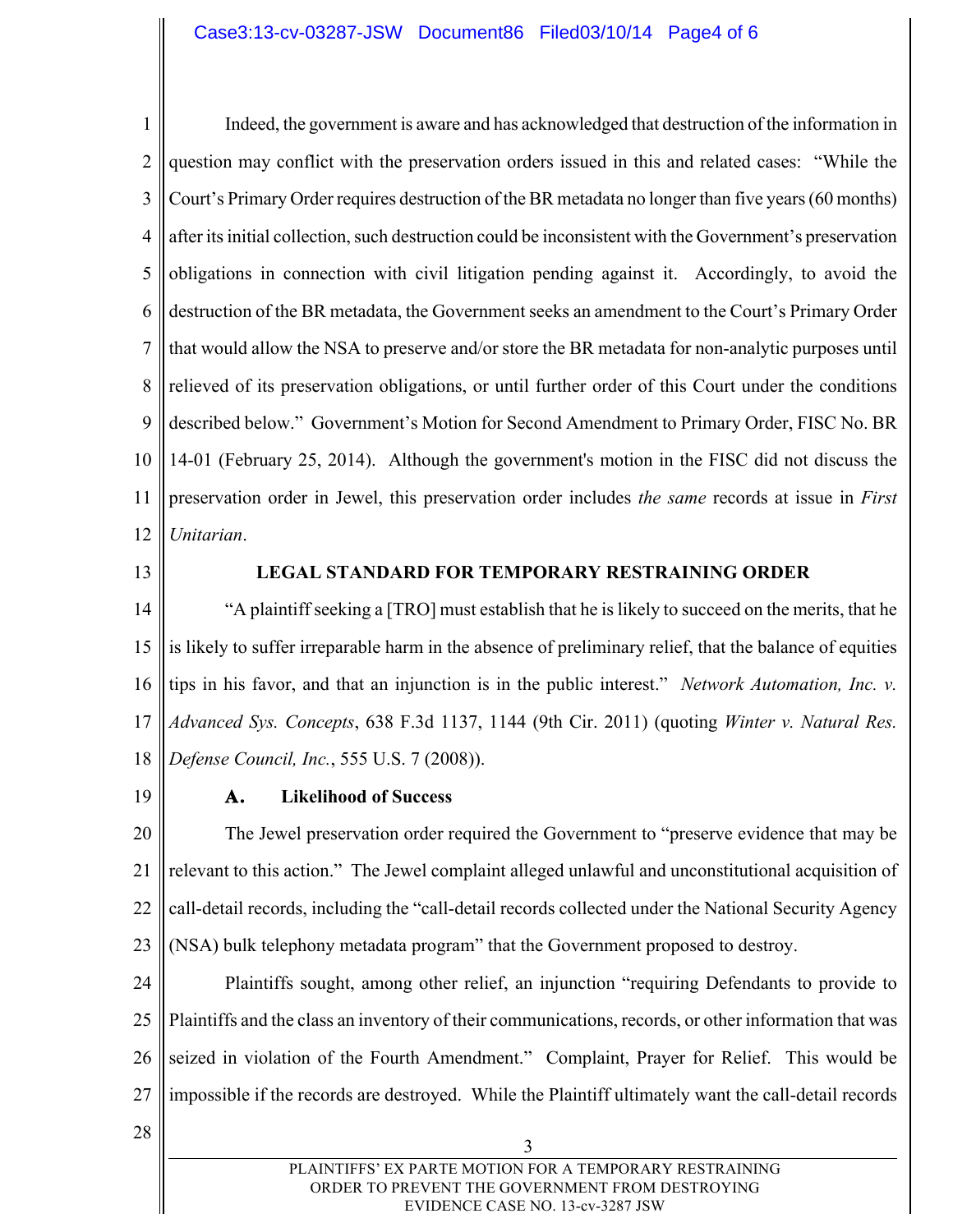1 2 destroyed at the conclusion of the case, there is no doubt the call-records "may be relevant" in the interim.

3 4 5 The Jewel order also required the Government to cease "destruction, recycling, relocation, or mutation of such materials." Thus, the proposed destruction would be in direct violation of the Jewel preservation order.

6

# **B. Irreparable Harm**

7 8 If the government proceeds with its planned destruction of evidence, the evidence will be gone. This is by definition irreparable.

9

# **C. Balance of Equities**

10 11 12 13 14 15 While the Government contends it is required by the FISC to destroy the records immediately, the FISC order belies this assertion. The FISC denied the government's motion without prejudice to bringing another motion with additional facts and the FISC plainly was not informed of the preservation order in Jewel or even of its existence. The FISC clearly contemplated that the evidence destruction could wait while the government prepared and filed another motion, and continue until the Court considered and ruled on the motion.

16

# **D. Public Interest**

17 18 19 20 21 These records are both an affront to the rights of millions of Americans and proof of their violation. Plaintiffs have no objection to severe restrictions on the Government's right to access and use the information, which will address the public interest in the documents being destroyed. However, it remains in the public interest to wait a short period of time before taking action, so that the fate of the documents can be addressed in an orderly fashion.

22 23 24 25 26 27 The necessity for this ex parte application could have been easily avoided had the government defendants followed the discovery and evidence preservation practices customary in this District. They could have, but did not, raised the issue of preserving telephone metadata records in the CMC statement meet-and-confer process in September 2013 (three months after the government defendants publicly acknowledged the phone records program), or at the Case Management Conference itself on September 27, 2013. They could have, but did not, raised this issue in the CMC

28